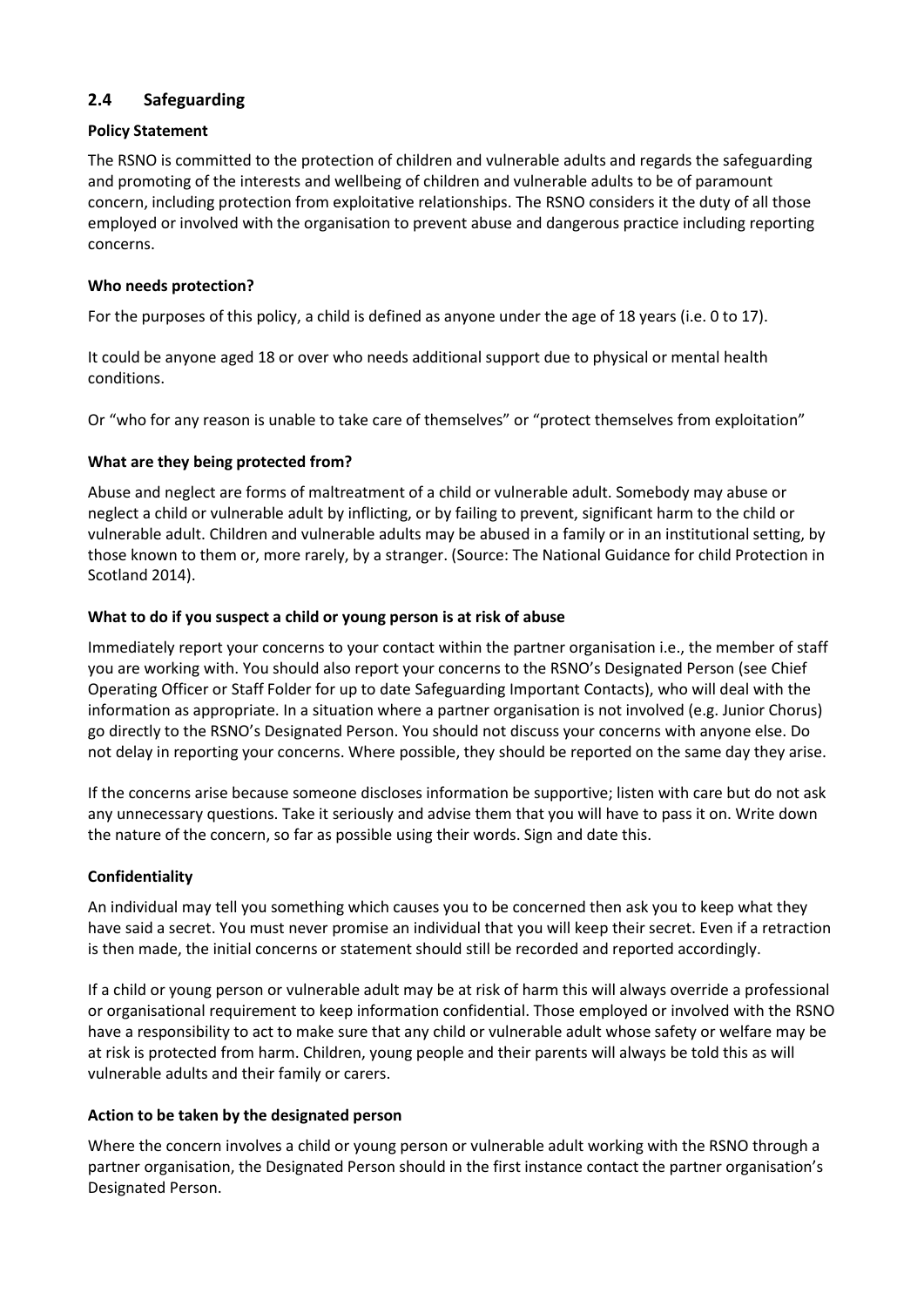All cases of suspected or alleged abuse must be treated seriously and refer to the designated person of Chief Executive.

# **What Happens Next?**

The designated person will investigate matters of concern in relation to the protection of the child, young person or vulnerable adult. Three agencies make up Child Protection Partnerships in Scotland - Police, Social Work and Local Authorities. Where a crime has been reported, it must be passed on to the police. Where it is alleged a crime has been committed against a child or vulnerable adult, the matter is likely to be investigated jointly with the Police/Social Worker.

#### **What to do in an emergency**

If you are concerned that a child is at risk of imminent injury or harm (i.e. you have reason to believe that when they leave your session they are going into an unsafe environment), contact Police immediately and the Designate person. Do not delay, as this could result in serious injury to a child or vulnerable adult.

### **What to do if you have a concern about dangerous practice**

If you have observed anyone (including non RSNO personnel) acting in a way which puts children at risk of harm you should report this to the partner organisation's or the RSNO's Designated Person as soon as possible. Your report will, as far as possible, be dealt with in confidence.

Concerns will be reviewed and an appropriate course of action will be taken. This may involve the use of the RSNO's disciplinary procedures and/or a referral to Social Work Services/Police.

#### **What if the concern is about someone within the organisation?**

If you feel it would be inappropriate to report your concerns to the Designated Person you should contact the Chief Executive of the RSNO or Social Work Services/Police. If your concern relates to the Designated Person you should contact either the Chief Executive or the Chair of the Board.

#### **What to do if you are unhappy with the response to your report**

If you are unhappy with the response from the Designated Person, you should contact the Chief Executive. If you are unhappy with the response from the Chief Executive, you should contact the Chair of the Board. Social Work Services Office or the Adult Protection Team may also be contact to outline your concerns and the basis for them.

#### **Supporting the child, young person or vulnerable adult**

It is important that those involved with the child or young person act in a supportive manner. You should:

- Listen with care and avoid being judgmental;
- Reassure the child or young person or vulnerable adult there were right to tell;
- Affirm the child or young person's or vulnerable adult's feelings as expressed by them;
- Do not question/interrogate the child or young person or vulnerable adult;
- Do not show disbelief and avoid displaying strong emotions;
- Do not introduce personal or third party experiences of abuse.

### **Historical abuse**

Where a child or vulnerable adult discloses historical abuse, the RSNO's child and vulnerable adult protection reporting procedure must still be followed regardless of the length of time which has passed. A full discussion should take place with the Designated Person to agree what action is required to ensure the safety and wellbeing of the individual and others.